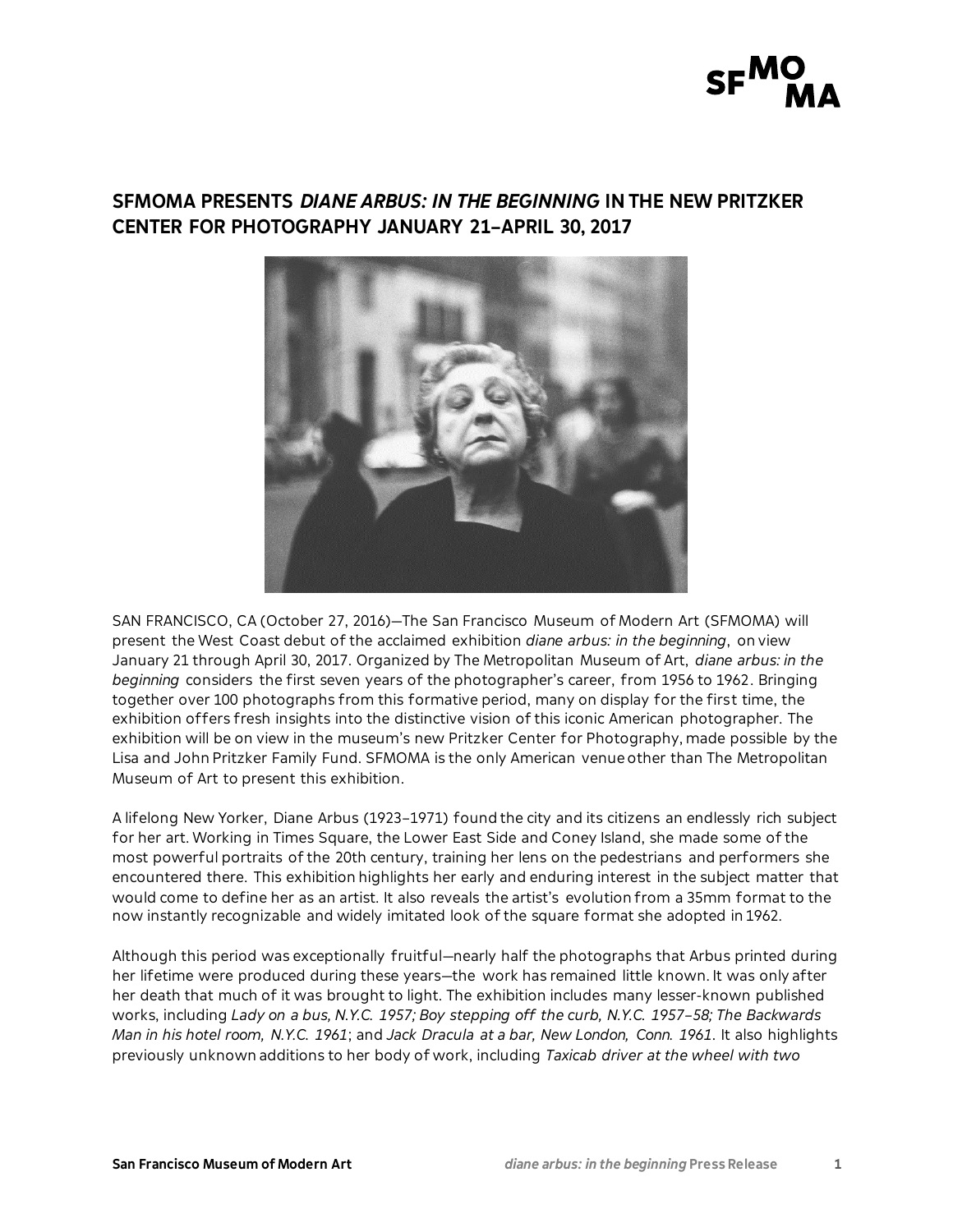*passengers, N.Y.C. 1956*; *Woman with white gloves and a pocket book, N.Y.C. 1956;* and *Man in hat, trunks, socks and shoes, Coney Island, N.Y. 1960*.

The majority of the photographs included in the exhibition are part of The Metropolitan Museum of Art's vast Diane Arbus Archive, acquired in 2007 by gift and promised gift from the artist's daughters, Doon Arbus and Amy Arbus.

The exhibition will be complemented by a gallery featuring works by artists Arbus admired as well as by her contemporaries in New York including Walker Evans, Louis Faurer, Robert Frank, Lee Friedlander, William Klein, Helen Levitt, Lisette Model, August Sander, Weegee and Garry Winogrand, all drawn from SFMOMA's photography collection.

*diane arbus: in the beginning* builds on SFMOMA's longstanding commitment to the artist, including the groundbreaking exhibition *Diane Arbus Revelations*, presented in San Francisco from October 2003 through February 2004*.* Co-organized by guest curator Elisabeth Sussman and Sandra S. Phillips, curator emerita of photography at SFMOMA, *Diane Arbus Revelations* brought together approximately 200 of the artist's most significant photographs—making it the most complete presentation of her work ever assembled. The exhibition traveled to six additional venues in the United States and Europe.

"We're so pleased to bring Arbus's work back to the Bay Area," said Corey Keller, curator of photography at SFMOMA. "Arbus made some of the most potent photographs of the 20th century, and this exhibition provides a unique opportunity to consider the origins of her vision and to explore a tremendously rich but largely unfamiliar body of early work."

# **SFMOMA's Commitment to Photography**

SFMOMA has been collecting and exhibiting photography since its founding in 1935 and was one of the first American art museums to do so. An independent department was established under the direction of Van Deren Coke in 1980. Under the leadership of Sandra S. Phillips, who joined SFMOMA in 1987 and now serves as curator emerita of photography, the collection has grown exponentially in size and quality, and the program, based on a philosophy of collecting and interpreting the photographic medium in all its richness and complexity, has earned an international reputation. Clément Chéroux will join the department as senior curator of photography in early 2017.

Today the photography collection numbers more than 17,000 objects, and is the largest collection at the museum. Its strengths include outstanding examples of work by West Coast modernist masters such as Ansel Adams, Edward Weston and their counterparts on the East Coast, most notably Alfred Stieglitz and Charles Sheeler. A small but important group of European modernist works by Hans Bellmer, Claude Cahun, László Moholy-Nagy and Man Ray, among others, represents another highlight of this period. The collection also demonstrates a deep commitment to the work of major 20th- and 21st-century figures, including Robert Adams, Diane Arbus, Lewis Baltz, Rineke Dijkstra, William Eggleston and Larry Sultan.

SFMOMA is particularly renowned for its thematic exhibitions, presenting photography as a vital modern visual language. This strong interest in photography's social and cultural importance and this pioneering commitment to examining the medium's distinguishing—and changing—characteristics continues to grow in relevance, as newer generations and evolving technologies challenge the very definition of photography as never before.